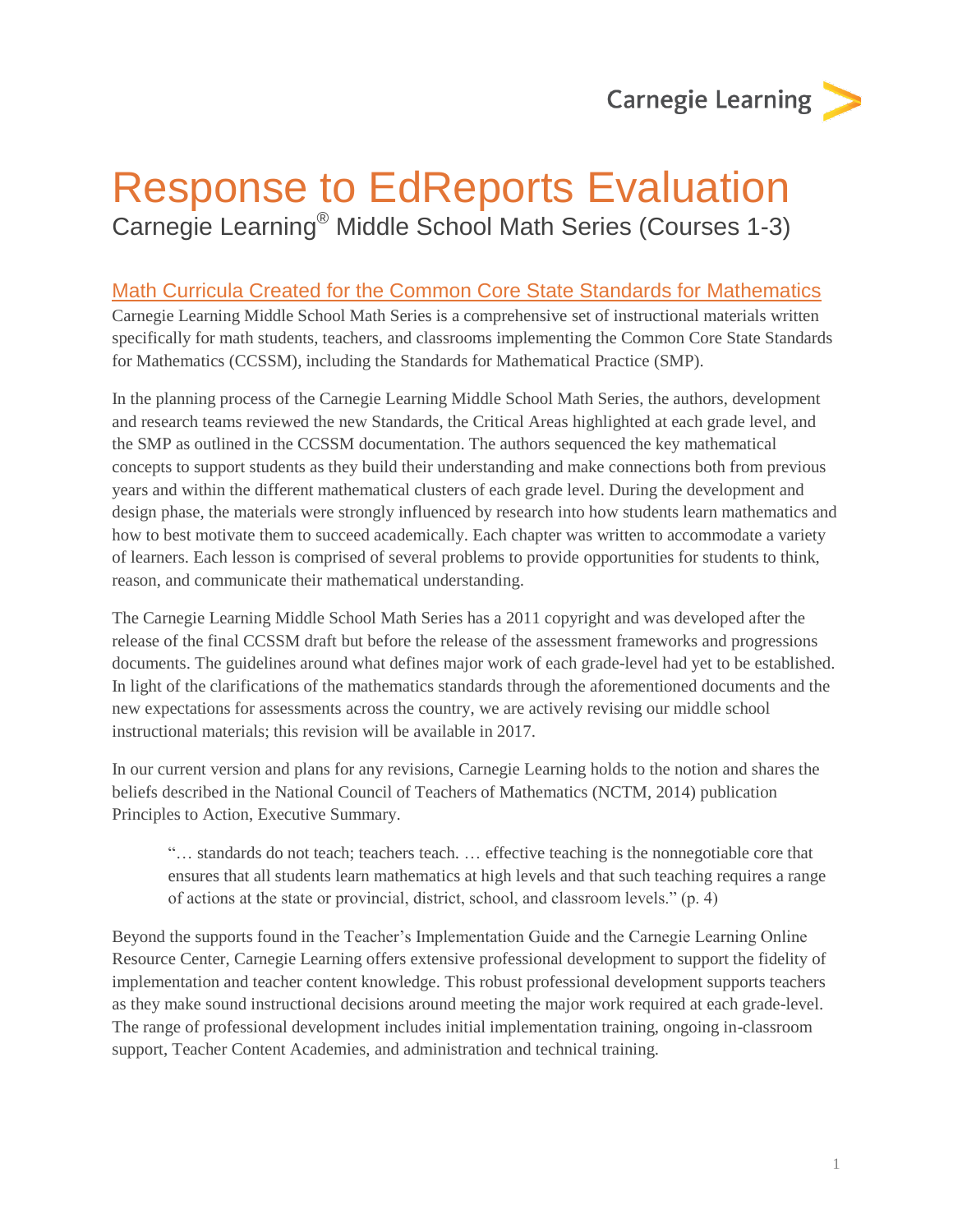## EdReports Evaluation Provides Inaccurate and Incomplete Representation of Alignment to CCSSM

Carnegie Learning firmly disagrees with the EdReports evaluation for the Middle School Math Series. Upon review of the EdReport evaluation of the Carnegie Learning Middle School Math Series, we do not believe the review is a fair measure of the program's alignment to the Common Core State Standards and the types of activities that students would experience to promote deep mathematical understanding.

Carnegie Learning agrees with the NCTM statement, "The EdReports methodology, including its evaluation tool and process, has produced reviews that fall short of providing useful and accurate information about many critical features of materials reviewed, such as how the materials address the Standards for Mathematical Practice and the quality of the instructional activities. As a result, the current ratings and reviews do not provide the types and quality of information needed to make informed choices about the extent to which particular materials support students' learning, or teachers' teaching, of CCSSM."

## The EdReports evaluation does not account for all Carnegie Learning instructional materials available to support mathematics development at each grade level**.**

We believe that teachers have choices in how they want to organize instructional materials into a curriculum that meets the learning goals of their classes, including time on the major work of the grade. We provide training and resources to aid teachers in making these important decisions for their students. The EdReports review used counts of lessons to determine the amount of time spent on the major work of each grade. Such counts should not be used as an indicator of the amount of class time to be devoted to student mastery of the standards. Lessons are comprised of varying number of activities that engage students in developing deep conceptual mathematical understanding of the standards. Rather than focus on counts of lessons, the activities within the lessons need to be examined. Also, additional instructional materials provide students opportunities to build fluency through practice. This review fails to consider the content of the lessons counted nor does it take into account the available instructional resources to promote student conceptual understanding and procedural fluency.

#### EdReports would not review the Carnegie Learning Blended Program.

The Carnegie Learning Math Series is more than just a student text and an accompanying Teacher's Implementation Guide. The instructional design of the Carnegie Learning Blended Program includes MATHia<sup>®</sup> Software; however, EdReports would only review our print-based student components. The MATHia Software is not a supplement in our blended approach; it provides personalized instruction, practice, and assessment for critical mathematical concepts and skills. Carnegie Learning has been a leader in adaptive learning for over 20 years. We have a strong record of demonstrating that our instructional model is more effective than traditional instruction. Our use of adaptive learning extends value to include both instruction and assessment. We can provide both accountability for mastering mathematical concepts and formative information that can help guide instruction on a day-by-day basis. MATHia can be customized by teachers to focus specifically on the major work for each course.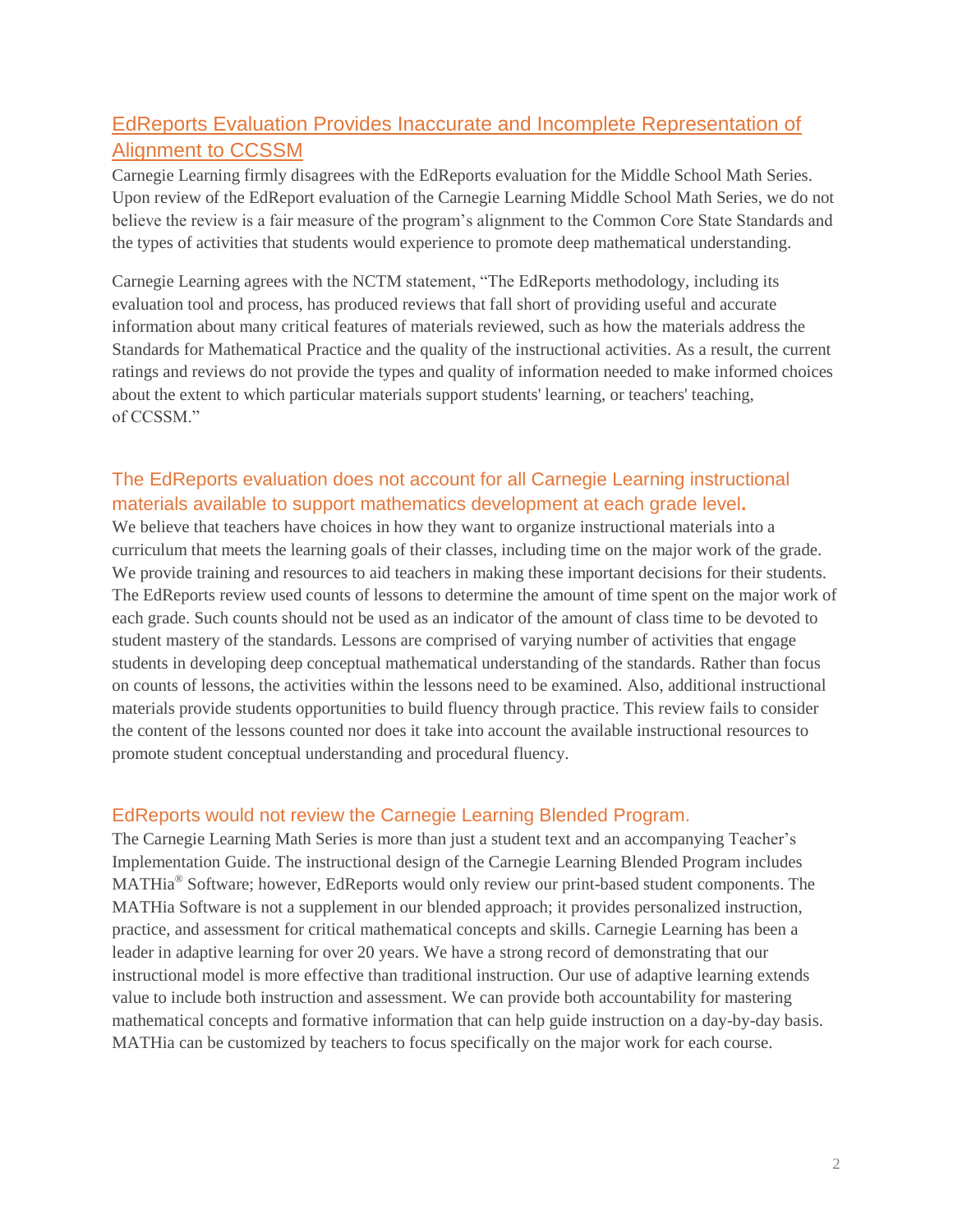To support schools that do not use our blended approach, we offer a Student Skills Practice workbook and Student Assignment workbook. These materials exist to support students' development of the understanding and fluencies required at each grade-level and provide teachers with the tools and flexibility to spend the appropriate amount of time needed by their students to master the major work of each grade. The EdReports evaluation committee received access to all of these components; however, these materials are not referenced in the evaluation. This incomplete evaluation provides an inaccurate representation of the amount of time focused on the major work in each grade level.

## The EdReports evaluation process does not address critical features of the instructional materials.

The instructional design of the Carnegie Learning Middle School Math Series builds a solid conceptual understanding of key foundational topics such that each standard is not a new event. The lesson structure drives conceptual understanding by drawing on previous learning and requiring students to construct and interpret models, use multiple representations, compare and contrast concepts, and explain their reasoning. The goal of the instructional materials is for students to understand why algorithms work, as opposed to blindly memorizing procedures. The pedagogical approach of the instructional materials focuses on how students think, learn, and apply new knowledge in mathematics and empowers them to take ownership of their learning. This approach is consistent with the Standards for Mathematical Practice (SMP) and is clear in thorough review of the activities within the lessons.

The SMP describe varieties of expertise that mathematics educators at all levels should seek to develop in their students. Although the SMP are not explicitly marked, each lesson provides opportunities for students to think, to reason, and to communicate their mathematical understanding—all of which are critical in the SMP. Many of the ways in which the SMP are addressed (e.g., Who's Correct, Talk the Talk, Thumbs Up/Down), however, are explicitly called out as part of the instructional design. Carnegie Learning materials and professional development support teachers in developing their ability to recognize these opportunities and incorporate these practices into daily routines. Expertise is a long-term goal, and students must be encouraged to apply these practices to new content throughout their school career.

#### The EdReports evaluation process is extremely limited.

The three-step gateway review process provides a limited view of how the Carnegie Learning Middle School Math Series aligns to the CCSSM and Standards for Mathematical Practice and meets the needs of math educators and students. Since Course 1 and Course 2 did not meet the specific criteria in Focus & Coherence, they were not evaluated for Rigor & Mathematical Practices or Usability. Course 3 was evaluated on both Focus & Coherence as well as Rigor & Mathematical Practices, but was not evaluated on Usability. This limited evaluation is detrimental to educators looking to utilize this as a resource to guide their selection of mathematics curricula.